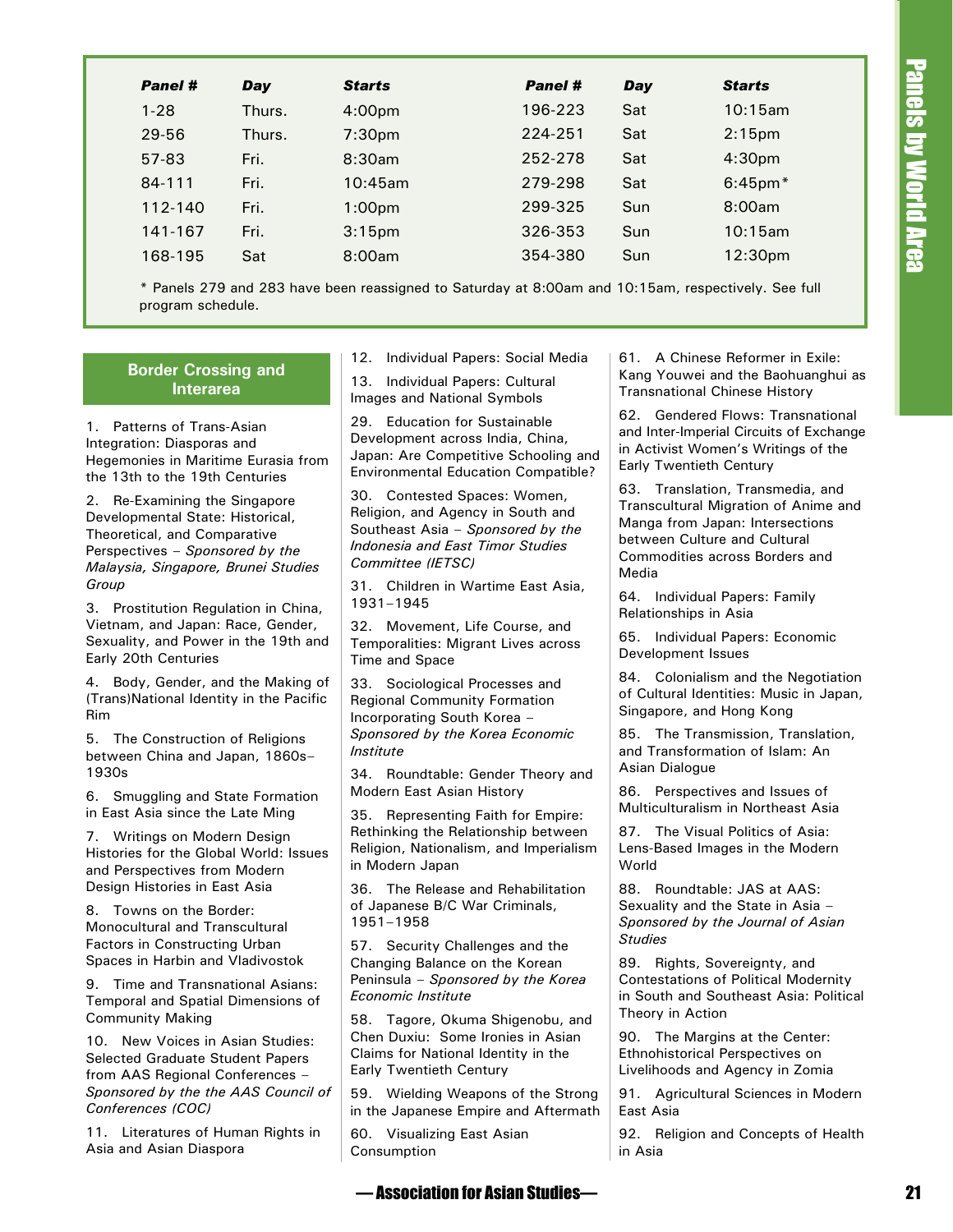93. Between Town and Country: Re-Thinking the Rural-Urban Divide in the Histories of China and Southeast Asia

94. "Early Modern" East Asia: A Defense

113. On Writing Literary History across Asia

114. Workshop: Submitting Articles to Academic Journals: Avoiding Common Errors

115. Handmade Futures: Design, Labor, and Identity in Asian Craftwork

116. Roundtable: "Change or Die": Immigrants, Foreigners and the Future of Human Capital Development and International Relations in the Japanese Political Economy

117. The Korean Chinese Diaspora and Its Homeland(s)

118. Roundtable: World War II and War Crimes in the Pacific Region: Law, History, and Diplomacy

119. Democracy in Eastern Asia

120. Water, Colonialism, and Modernity in Asia

141 Workshop: Teaching to End the War

142. The Secular in the Sacred: Imagining the Japanese Emperor in Japan and Colonial Korea

143. In/Secure Intimacies: Inter-Asian Migrations in the Shadow of the State

144. Workshop: Fulbright Scholar Program: A World of Opportunities for Faculty and Professionals

145. Simas: Discourses, Practices, **Histories** 

146. Brothers-in-Arms or Pragmatic Partners? Sino-Cambodian Interactions, Past and Present, and Broader Applications for the Rest of the World – *Sponsored by the Thailand-Laos-Cambodia Studies Group*

147. Alternative Spaces and Livelihoods: Japan, China, and Taiwan

148. Roundtable: The University in the 21st Century: Vision and **Challenges** 

149. (Re)Framing Asia: Literary and Visual Images of "Asia" Produced in Modern East Asia and the West

168. Shamanism, Divination, and the State: Spiritual Practices and the Political Economies of Post-Socialist Mongolia, Colonial Korea, and Contemporary South Korea

169. Local Engagement in the Politics of Sustainable Development: Five Case Studies

170. On Being "Normal": Gender, Health, and the Politics of Care in Early Twentieth-Century Japan and Korea

171. Representations of Avalokiteshvara across Asia and Genres

172. Science, Technology, Medicine, and Public Health in East Asia: Interdisciplinary Perspectives

173. Asianizing a Wary Russia: The Upside Down World of Labor Migration from Central Asia and China

174. Engaging Pacific War Memories: The New Face of War Narratives in the United States, Japan, Korea, and Australia

197. Constituting the Feminine in Asian Photographies

198. A New Look on Japanese Migrant and Immigrant Lives in the Pacific World

199. Big Empires, Small Empires: Commercial Networks and Socio-Economic Structures of Polities in Early Modern Northeast and Southeast Asia

200. Record and Reality in the Family Registers of Japan and Korea

201. The Arts of Death in Asia

202. A Look at Canine-Human Relationships in East Asia: Past, Present, and Future

203. Institutional Voids in Asian Development

204. Individual Papers: Literature

224. Roundtable: Presidential Panel: The Persistence of the Peasant

226. Rupture and Continuity: NE Asia, Technological Ambition, and Challenging the 1945 Divide

227. Global Science, Technology, and Medicine in Wartime East Asia

228. Political Change in 2010–12 and Regional Cooperation Centered on the Korean Peninsula – *Sponsored by the Korea Economic Institute*

229. Japan and Its Neighbors: Contemporary and Transnational Memorial Perspectives

230. Chinese in Cambodia, 1962– 2012: A Panel in Honor of William Willmott – *Sponsored by the Thai, Laos, Cambodia Committee*

231. The Institution of Modern "Literature" in East Asian Societies 232. Certifying Asian Food: International Expectations, Domestic Priorities, Nationalist Discourses

253. A Voyage into Memory: East Asian Remembrances of the Two World Wars

254. The Han Empire at the Periphery and beyond: Perspectives from Archaeology and History

255. Religious Identity, Nationalism, and Conflict

256. Trade and Political Violence in the Yunnan-Burma Borderlands – *Sponsored by the Hong Kong Institute for the Humanities and Social Sciences*

257. Climate Change, Toxic Spills, and Eco-Cities: Japanese and American Responses to Environmental Crisis – *Sponsored by the Japan Foundation Center for Global Partnership*

258. Roundtable: Conquering the World: Asia in World History and Other "World" Courses – *Sponsored by the Committee on Teaching about Asia*

259. Beriberi: Kakke and Jiaoqi, Conceptualizations of One Disease in Two Countries

279. From the Mind of Ravana to the Neighborhood Ramlila: Ramayana as a Transnational Language of **Politics** 

280. Business as Usual!? War and Economic Modernity in East Asia, 1937–1952

281. Roundtable: Refiguring the Buddha in Tibet

282. Reading between the (Color) Lines: Translation, Traveling Texts, and African American-Japanese Cultural Exchange

283. The Global in Local: Diasporic Chinese Professionals and Community Building

284. Space Matters: Spatial Practices in Times of Crises across Asia

299. Militarized Ecologies of East Asia

301. Migration and Multiculturalism: Political and Cultural Belongings of Asian Migrants

302. Nontraditional Security Issues in Asia

303. Sermons within the Theravadin Tradition: Tai and Sinhalese Perspectives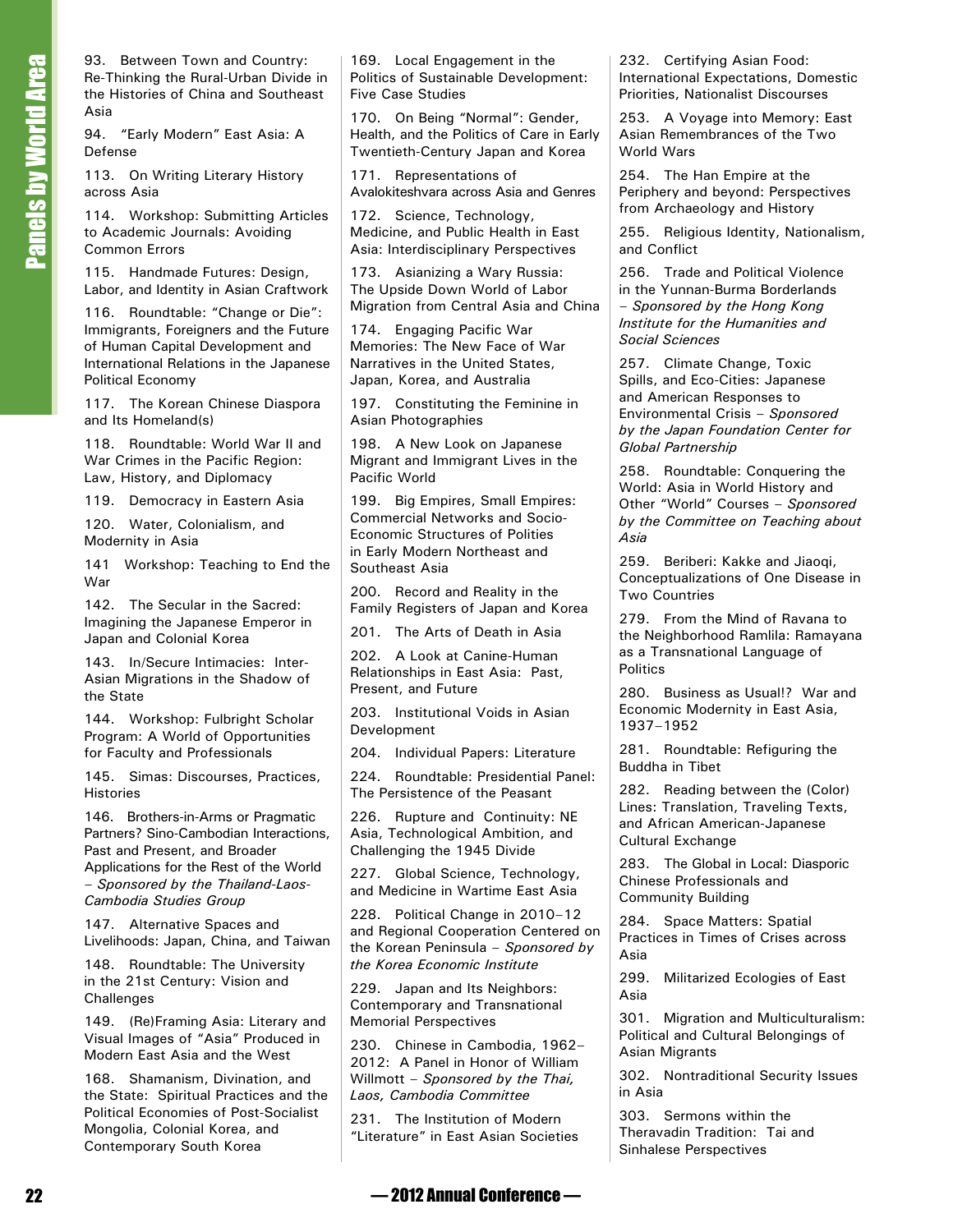304. Nuclear Energy after Fukushima: Japan and Beyond

305. Expanding Empires in East Asia as an Educational Intersection

306. Modernity and Its Discontents: Representations of Madness and Mental Illness in Asia (CANCELLED)

307 Individual Papers: Translation

326. Comparative Studies on Family Planning in Late Twentieth-Century Asia: Politics of Reproductive Health and Rights

327. Reassessing Buddhism and State in Pre-Modern East Asia: New Approaches

328. Cultural Consumption and Commodification in Asian Contexts

329. Human Trafficking and Gendered Mobilities in the Japanese and French Empires in East Asia

330. Power and Influence in Medieval Eastern Eurasia: Patron-Client Bonds

331. Practices and Development of Critical Qualitative Research in East Asia

332. "Travel" of People and Texts in East Asia and beyond

333. Empire and Science Fiction in Asia

334. Solidarity and Trespasses: Cultural Formations of Cold War Cosmopolitanism in East Asia

335. Alternate Ethnographies: Historical-Anthropological Perspectives on 'Civilizing Missions' in Asian Contexts

336. NGOs and State Interactions across Asia: Establishing Legitimacy and Securing Resources

337. Asian Responses to Climate Change: Comparing Debates and Protagonists

338. Individual Papers: Religion

354. Locating Citizenship: Analyzing Asian Practice in Light of the "Spatial Turn"

355. Jesuits in Asia: New Historical Perspectives

356. An Ascendant China and Its Environs: Assessing Cross-Regional Variations in Chinese Influence

357. Kingship, Flaming Triangles, Envoys, and Buddhist Deva Guardians on the Silk Road

358. Education and Intangible Heritage: Transmission and Reception in East Asia

359. Cultural and Linguistic Translations: Chinese, Tibetan, and Japanese

360. Reconstruction of Intimate and Public Spheres in Asia: Circumstantial Nexuses of People with Child Birth and Child Care in Japan, Malaysia, Taiwan, and Vietnam

361. Sino-Japanese Intellectual Interactions in the Eighteenth and Nineteenth Centuries – *Sponsored by the Sino-Japanese Studies Committee*

362. Individual Papers: Ethnicity and Assimilation

# **South Asia**

37. And the Telling of Tales: History and Cultural Memory in Pakistan – *Sponsored by the American Institute of Pakistan Studies*

38. 'Superheroes' and Statism: Imaginings of Everyday State in South Asia

39. Indo-Persian Power: Practice and Dynamics in the Mughal Empire

66. Festivals and Folklore: Legacy, Locality, and Identity in Eastern Bhutan – *Sponsored by the Shelley and Donald Rubin Foundation*

67. The Child, the Nation, and Citizenship in Colonial India

68. Sacred Biography and the Legitimization of Religious Identity

Sia Entertain and Henricus and The Entertain and Henricus Research Research Studies<br>
Sia California and The Company (1976) and The President Studies<br>
Sia California and The Company (1976) and The President Studies<br>
Sia Ca 95. Roundtable: Aligning International Education with U.S. and the World: U.S. Bilateral Comprehensive Partnerships with India and Indonesia – *Sponsored by the U.S. Department of Education*

96. Poets, Princes, and Holy Men in 16th–17th c. Lahore: Perspectives on a Mughal Ecumene

97. The Power of Transformation and Transformative Power: Geography and Ideology in South Asia

121. South Indian Art and Literature in the Sixteenth and Seventeenth Centuries: New Centers of Power, New Sites of Production, New Horizons of Possibility

122. Margin Speaks: Intersections of Caste, Gender, and Nation in South Asian Life Narratives

123. Enacted Space: New Meanings from Built Environments in Transforming Cities

150. Coomaraswamy Prize Panel: Reading F. B. Flood's "Objects of Translation" – *Sponsored by the AAS South Asia Council (SAC)*

151. Weddings and Worldviews: Marriage in 21st-Century South Asia

152. Shaping the City from 'Below': Identity, Labor, and the Remaking of Cities – *American Institute of Indian Studies*

175. Comparative Histories of Feminist Art in India and China

176. Problematising Time and Text: Devotionalism, Polemics, Poetry, and Historiography in South Asian Islamic Literary Traditions

177. Workshop: The Critical Language Initiative in India and Bangledesh: Achievements and Challenges – *Sponsored by AIIS/COARC*

205. Ethical Self-Fashioning and the Politics of Religious Modernity in India

206. Brothering, Othering, and Managing: South Asian Articulations and Practices of Race from the Nineteenth Century to the Present

207. The Politics of Social Rights in Contemporary Indian Democracy

233. Crossroads or Limits? Recognition, Camouflage, and Friendship as Articulations of the Border in South Asia

234. Women, Religion, and the "Modern" in South Asia

260. Roundtable: A "New" Intellectual History for South Asia: Debating History, Politics, and Method – *Sponsored by the AAS South Asia Council (SAC)*

261. Crime, Culture, Conduct, and Conjugality: Gender and the Politics of Adjudication in Family and Criminal Laws in India

285. Individual Papers: Models of Rural Development in Kerela

308. The Everyday in Eighteenth-Century Hindustan

309. Circulation, the State, and Labor in and beyond South Asia, 1800 to the Present

310. Individual Papers: Militant Movements and State Politics: Afghanistan

339. Individual Papers: Borderlands, Citizenship, and History: Bangladesh, India and Pakistan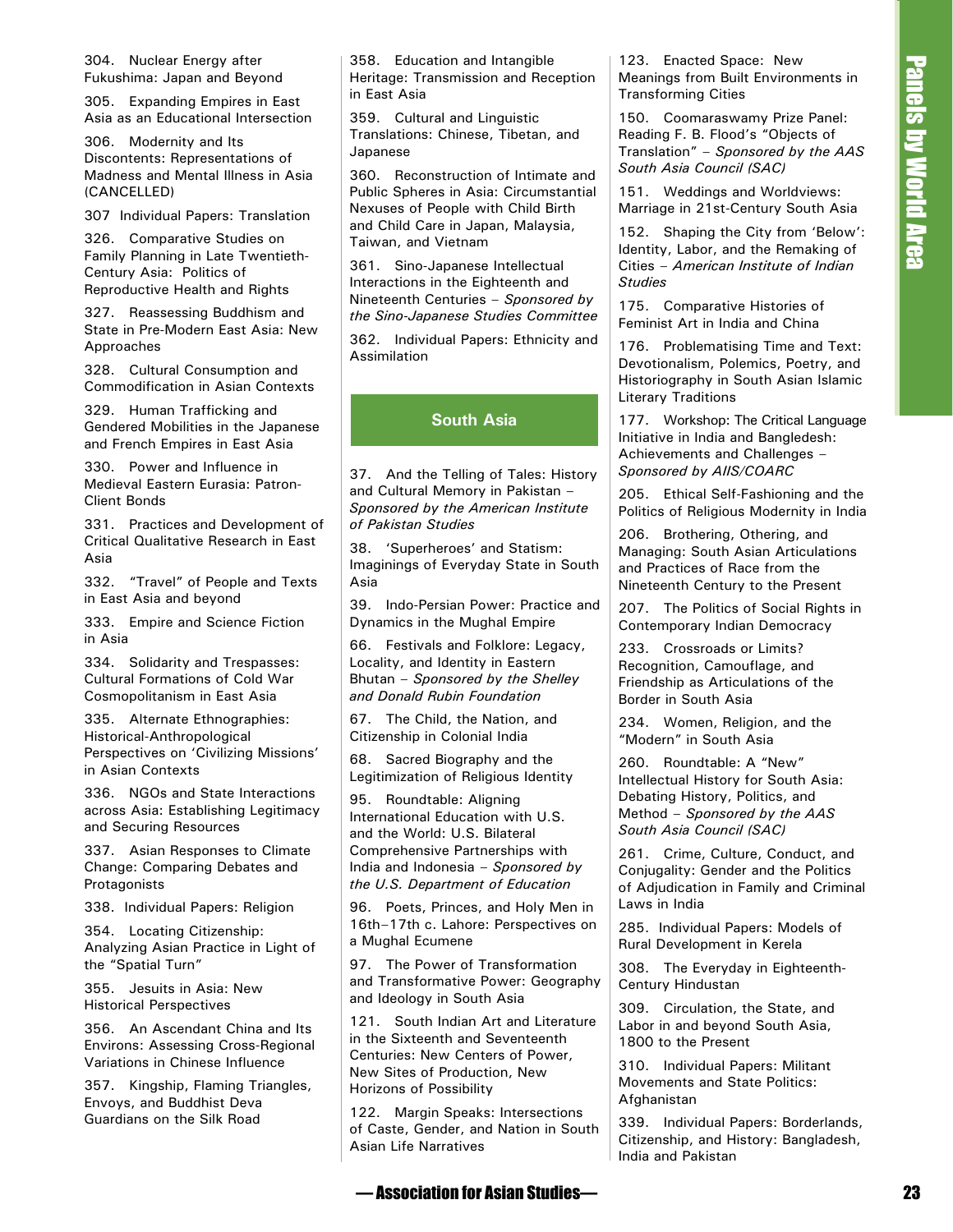363. The Security State in Colonial/ Postcolonial India (CANCELLED)

364. Individual Papers: Reimagining the Past in Post Colonial Present

## **Southeast Asia**

14. Leading "Beyond Translation": A.L. Becker and the Interpretation of Southeast Asian Literature and Performance – *Sponsored by the AAS Southeast Asia Council (SEAC)*

15. Decline, Golden Age, or Transition? Medical, Literary, and Political Aspects of the Tu Duc Era (1847–1883) – *Sponsored by the Vietnam Studies Group*

40. Cham, Chinese, and Islamic Influences on the Cultural History of South-Central Vietnam – *Sponsored by the Hong Kong Institute for the Humanities and Social Sciences*

41. Making Sense of Physical Culture: Sport, Ritual, and Identity in Mainland Southeast Asia

50. Reflection on Foreign Contacts with Siam: Studies of Temple Murals

69. Press Landscape and Intellectual Production in the Republic of Vietnam, 1955-1975

70. Roundtable: The Unretractability of State Violence in Thailand: Past, Present, and Future

98. Environment, Livelihoods, and Development in Southeast Asia

99. Democracy and Society in Southeast Asia

124. Understanding Vietnamese Politics: Fresh Approaches and Issues from the Field

125. Islam and Sexuality in Southeast Asia

153. Indonesian Politics by Other Means: The Distribution and Manipulation of Power Outside Elections – *Sponsored by the Indonesia and East Timor Studies Committee*

154. Individual Papers: Power and Politics in Southeast Asia

178. Performance, Popular Culture, and Piety in Southeast Asia – *Sponsored by the Indonesia and East Timor Studies Committee*

179. Political Parties and Party System Institutionalization in Indonesia

196. Vote-Buying, Money Politics, and Clientelism in Southeast Asia

208. Narratives of Reconciliation: The Vietnamese Case

235. Roundtable: Appraising Recent Developments in Myanmar

236. In the Line of Fire: Civilian Experiences of Violence during the Indochina War (1945–75)

262. Ambiguous Avant-Gardes: Southeast Asian Artists at the Forefront of Modernity – *Sponsored by the AAS Southeast Asia Council (SEAC)*

263. Ideologies of Development in Southeast Asia in the 21st Century

286. Filipino Bodies; Philippine Masculinities: Public Performance of Pagkalalake Masculinity

287. Religious Freedom and Intolerance in Indonesia – *Sponsored by the Indonesia and East Timor Studies Committee*

300. Agrarian Change and Its Discontents: 20 Years after Vietnam's 1993 Land Law

311. Power Downloaded: Social Media and Democratic Politics in Southeast Asia

340. New Interpretations of Collaboration and Resistance in South Vietnam: Exploring Fresh Evidence on Nation-Building during the Vietnam Crisis, 1950–1975

341. Aphrodisiacs and Metaphors: Food and Sexuality in Southeast Asia – *Sponsored by COTSEAL*

366. Reconsidering Violence: The Engagement, Disengagement, and Reintegration of Militants in Indonesia

### **Japan**

16. Roundtable: The Earthquake Tsunami Meltdown and Japan's Future: An Interdisciplinary Roundtable Discussion of Post-3.11 Japan

17. Chinese Learning and Japanese Power: Rationalism, Knowledge, and the State in Nineteenth-Century Japan

18. Visual/Textual Appropriation and Trans-Creation in Early Modern Kusazoshi

19. Japan and the United States in South and Central Asia: Challenges and Opportunities in the Era of a Rising China

42. Kyoto's Modern Revolution

43. Translation and Cross-Cultural Literary Production in Early Twentieth-Century Japan

44. Japan's International Risk Management: Dealing with Non-Traditional Security Threats

45. Political Power and the Relationship between Gods and Buddhas in Fifteenth- and Sixteenth-Century Japan

46. Japanese Music, Japanese Sound, Japanese Noise

71. Women's Bodies and the Nation in 1930s–40s Japanese Narratives

72. In the Wake of the Tsunami: Perspectives on Religious Responses to the March 11, 2011 Great East Japan Earthquake

73. Murayama Statement: Its Contemporary and Future Implication for the Reconciliation in Asia

74. Culture and Time: The Art of Historical Imagination in the 17th-Century Kyoto Renaissance

100. Ethnographies of "New" Grassroots Racism and Xenophobia in Japan

101. Old Capital, New City: Art and Design in Twentieth-Century Kyoto – *Sponsored by the Japanese Art History Forum*

102. The Spaces of Democracy in Postwar Japan

103. Individual Papers: Legal, Culinary, and National Environment in Japan

112. Innovation or Immobilism? Japan's Political Economy One Year after the Earthquake

126. The Meaning of Health: The Spread of Discourses on Life and Well-Being in Early 20th-Century Japan

127. Performing Feminist Cultural Politics in Japan from the 1970s to the Present

128. Japan's Development Visions and Projects in Asia from the Imperial to Post-War Era

155. "It's Not a Religion": Negotiating Religiosity in Modern Japan

156. Consumption and Economic Development in Modern Japan

157. Roundtable: Post-Earthquake Ethics and Methodologies: The Impact of Environmental Crises on Japanese Studies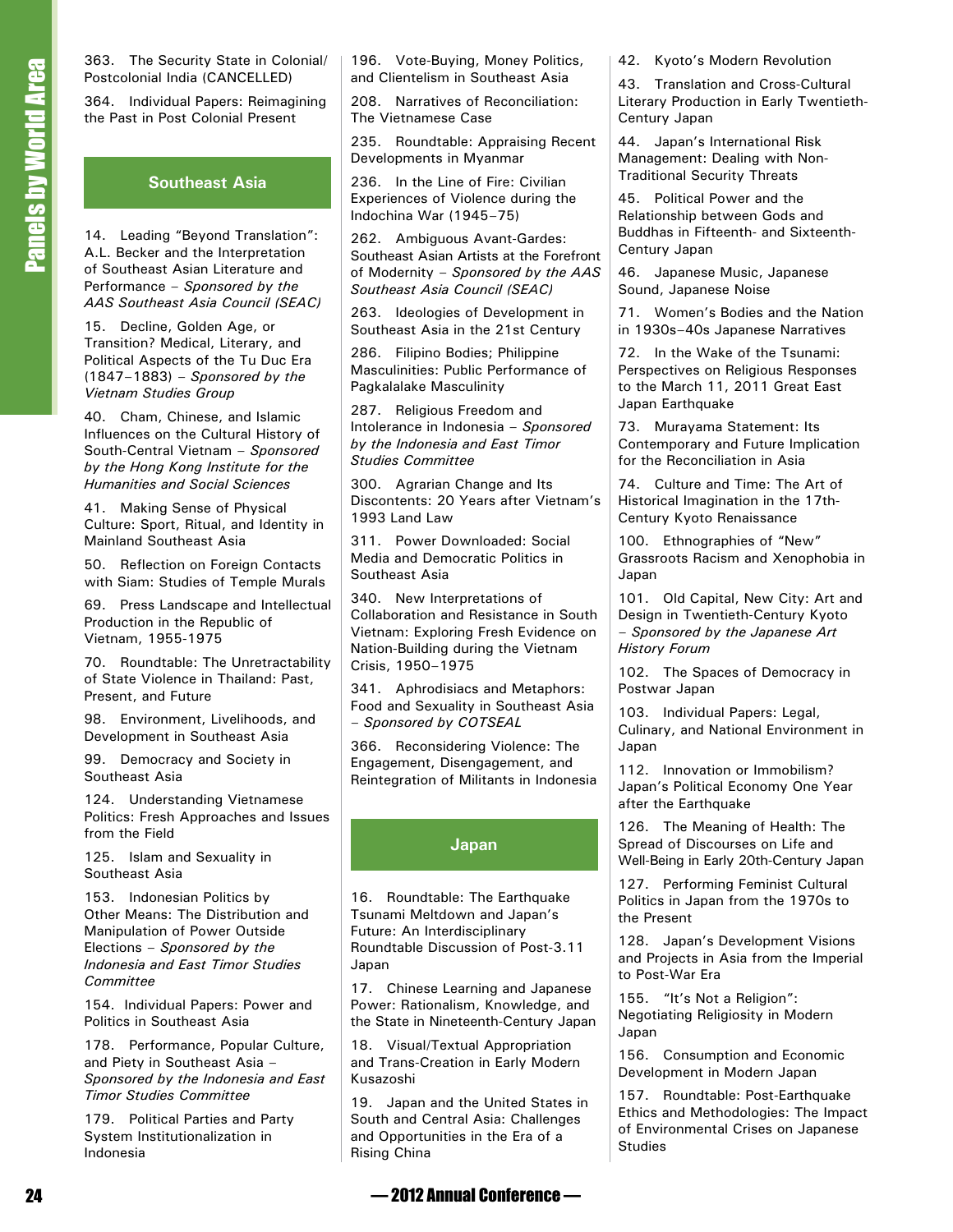158. "Tokyo Boogie Woogie" Crosses the Pacific

180. Temporality and Constructions of the Self in East Asia

181. The Movement of People and 'Japan': Mobility, Migration, and Place

182. No Ideas But in Things: Material Culture as Common Ground in Contemporary Japanese Cultural Studies

183. Roundtable: Archiving Disaster in the Digital Age: Japan Since March 11

209. The Romance of Japanese Manhood: Traces of the Old Manly Man in the "New" Japanese Masculinity

210. Women in Noh

211. Geographies of Childhood: Japanese Negotiations of Global Children's Culture

212. Individual Papers: Conflict in and around Japan

225. The Politics of Information Governance in Japan, the Asia-Pacific, and beyond

237. Roundtable: Coherent Connections in Japanese Language Education: The J-GAP Multi-Country Articulation Project – *Sponsored by the American Association for Teachers of Japanese*

238. Being and Becoming Middle Class in Modern Japan

239. Print, Poetry, and Prestige: Kanshibun and Media in Nineteenth-Century Japan

240. Narrating the Past in Premodern Japan: The Flexibility of the Yuisho (Historical Genealogy) and the Rewriting of the Past

264. The DPJ: Assessing the First Two Years in Theory and Practice

265. Atoms for Peace and War: The Role of Science and Scientists in Japan's Nuclear Past

266. Loss and Recovery in/and Modern Japanese Literature

267. Rethinking the Kyoto School in Relation to Capitalist Modernity

268. Cultural Politics of Taiwan Daily News Published in Japanese in Taiwan under Japanese Rule

288. Creative Industries and Cultural Action in Japan

289. Rethinking Political Theory in Postwar Japan: The Legacy of Heterodox Marxism

290. Nature's Laboratory: Science, Technology, and Environmental Resources in Japanese Manchuria

291. New Perspectives on Heian **Culture** 

312. Reconsidering Liberalism in Wartime Japan

313. Problematizing the Funny Business of Rakugo: Discourse, Gender, and Identity in Tokyo and Osaka

314. Marginality and Eccentricity in Meiji Japan

315. Capturing Contemporary Japan

342. Post-Occupation Culture in 1950s Japan

343. Out of the Rubble: Resilience and Recovery after Disaster

344. "Post-Bubble" Contemporary Art in Japan: Toward an Art History of the 1990s and after

30. Shurrer states and the second the second of Area Control of Area Control of Area Control of Area Control of Area Control of Area Control of Area Control of Area Control of Area Control of Area Control of Area Control 345. Researching Early Modern and Modern History of Japan with Shashi (Company Histories) – *Sponsored by Japanese Company Histories (Shashi) Interest Group*

367. New Approaches to Sex Work in Modern Japan

368. Tradition in the Service of Modern Identities in Japanese Pre-War Literature

369. Reactions and Protests from the Fukushima Nuclear Disaster: Comparing Media and Cultural Perspectives of Japan and the World

370. Readers and Visuality: Literary and Artistic Modes in 19th- and 20th-Century Japan

371. The Politics of Japanese National Symbols

### **Korea**

20. Traditional Families and Domesticated Women in Korea's Modernization

21. Seoul I: Transforming the City: Governmentality, Urban Planning, and Social Movements – *Sponsored by the Committee on Korean Studies*

47. Individual Papers: National Symbols Through Post-War Korea

48. Seoul II: City Montage in Art, Architecture, and Moving Images – *Sponsored by the Committee on Korean Studies*

75. Other Images of North Korea: Realism, Indexicality, Spectatorship – *Sponsored by the AAS Northeast Asia Council (NEAC)*

76. Law and Society in Late Chosôn Korea: Rereading Korean Case Literature

104. Fresh Archaeological Insights into the Ancient Korean Past

129. TPP or ASEAN+3: Alternative Plans for Asian Regionalism and Free Trade Pacts – *Sponsored by the Korea Economic Institute*

130. The Narrative Dialectic of Origin and Dissemination: Multifaceted Expressions of North Korean Culture Policy

140. The Aging Tiger: Retirement Policies in Korea

159. Revisiting Colonial Modernity in Korea: Gender, Image, Body

184. Beyond Death: The Politics of Suicide and Martyrdom in Korean History

185. South Korean Social Movements and Civil Society

213. Transforming from within: Rethinking the Qing China–Choson Korea Relationship, 1610s–1890s

214. Snapshots of a Korean Past: Capturing Time and Space in Monuments, Memorials, and Museums

241. Envisioning a Multicultural Korea: History, Institution, Practice, and Cultural Imagination

242. Individual Papers: Bodies and History

269. Meanings and Practices of the Body in Contemporary South Korea

270. Korean Studies in Japan Today: Sociology, Political Science, and North Korean Studies

292. The Politics of Emotion in Choson Korea

293. Everyday Life in North Korea: Socialism and Mass Utopia – *Sponsored by the University of Toronto, Centre for the Study of Korea*

316. The Historical Landscape of North Korea through Cultural History – *Sponsored by The Centre for the Study of Korea, University of Toronto*

317. Executive-Legislative-Voter Relations under Regionalism in South Korea

346. Between Artistic Imagination and Historical Truth: Cultural Representations of History in South and North Korea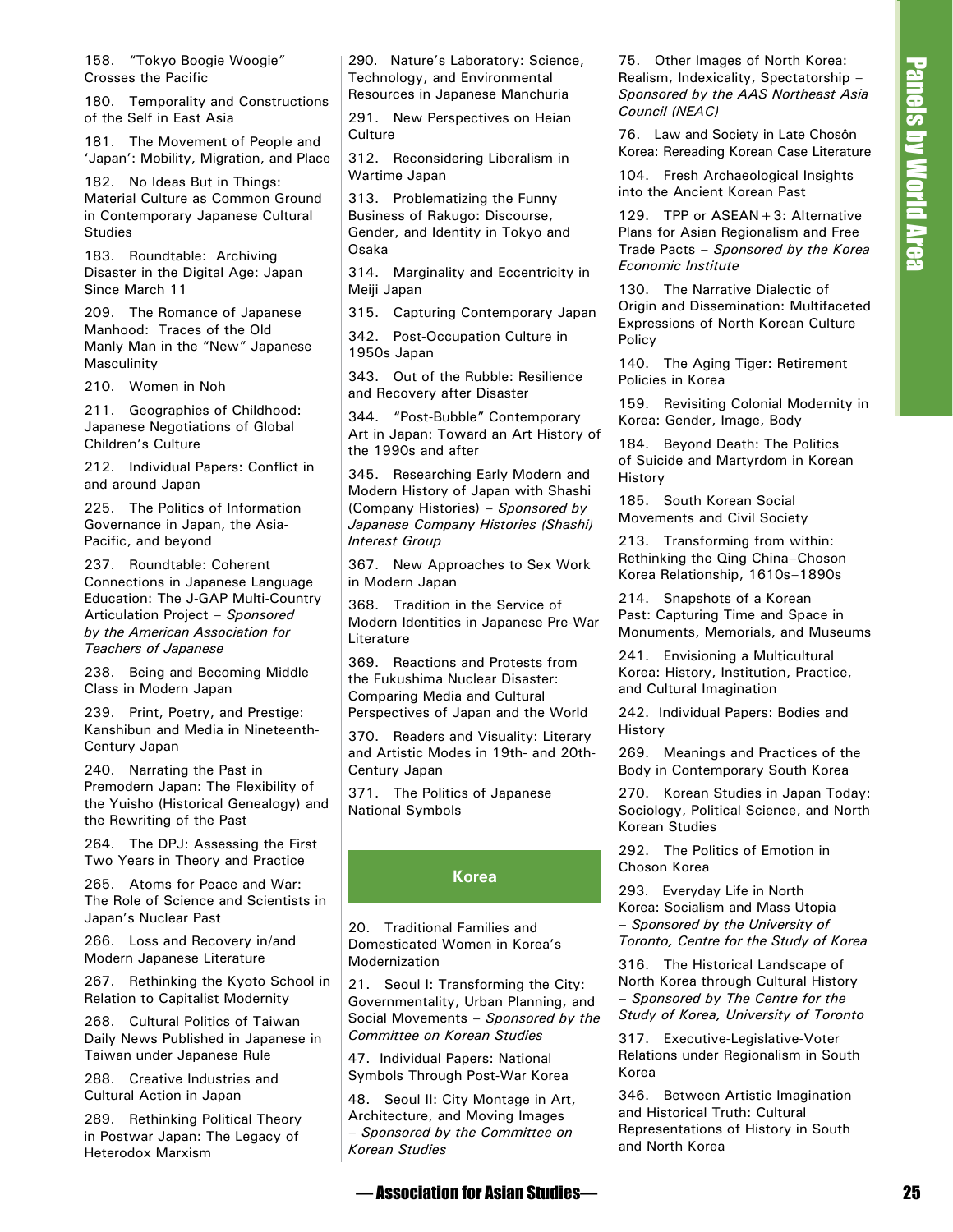347. Feminist Films in Post-Democratic Korea

372. North Korea: Religion, Diplomacy, and Political Actors

373. An Junggeun and Peace in the East: Past, Present, and Future

#### **China and Inner Asia**

22. Foreign Bodies: Foreigners and Foreign Institutions in Republican China

23. Urbanization, Urbanism, and Tibetan Civilization

24. Constructing Spatial Knowledge in Modern China: Geography, Law, and Literature

25. Chinese "Reform and Opening" Part 2: Social Reform, "Domestification," and Innovation, a View from the Bottom

26. "Progress" Revisited: China in the 1950s

27. So How Bad Was It? Comparative Decadence of the Jiajing and Wanli Eras – *Sponsored by the Society for Ming Studies*

28. Wood to Stone and Beyond: Chinese Architecture through the Materials Microscope

49. Trying Experiences: Empirical Claims, Practical Experiments, and Authenticating Knowledge in Modern China

51. The Courtroom of History: Truth, Justice, and Narrative in Modern China

52. Roundtable: What is a Socialist Legal System with Chinese Characteristics?– *Sponsored by the Ford Foundation*

53. On Uncharted Paths: Commerce, Networks, and Moral Strategies in Early Modern China – *Sponsored by the Society for Ming Studies*

34 Literation Hims Peach Mannum Man Peach Vistoria in Sole in the Mannum Man Peach Mannum Man Peach Man Peach Man Peach Man Peach Man Peach Man Peach Man Peach Man Peach Man Peach Man Peach Man Peach Man Peach Man Peach M 54. The Wisdom in the Memories of the Great Famine's Survivors: Oral History Testimonies on the Origins and Development of the Great Leap Forward Famine in Rural China, with Special Reference to Narratives of Survival and Devastation in Anhui Province

55. Roundtable: Seeing through Chinese Costume and Textiles

56. New Poetic Voices in an Old Tradition: Classical Chinese Poetry at the Turn of the Age (The 19th Century to the Early Republican China)

77. Roundtable: A Quarter Century of Fieldwork in Tibet: A Panel in Honor of Melvyn Goldstein – *Sponsored by the Shelley and Donald Rubin Foundation and the AAS China and Inner Asia Council (CIAC)*

78. Innovations and Diversification in China's Local Environmental Politics

79. Seeing is (Dis)Believing: Visuality, Truth Claims, and Representation in Modern China

80. Domination, Accommodation, and Conflict: Reconsidering the Narrative of Semi-Colonialism in Modern China – *Sponsored by the Historical Society for Twentieth-Century China*

81. Treasure Hunt: New Primary Sources and New Scholarship on Chinese Catholicism in Modern Chinese History

82. Place, Memory, and Visuality in Chinese Painting

83. Ritual Anomalies: New Perspectives of Death Ritual in Imperial China

105. Dong nan xi bei: Chinese Cultural Production and Its Transnational Contexts

106. Ethnicity and State Power in China's Western Borderlands: The Early People's Republic

107. Generations of Wild Grass: Lu Xun's Ye Cao and Contemporary Chinese Literature

108. The Indigenization of Higher Education in Republican China's Christian Colleges

109. New Perspectives on Language in Relation to Religious Experience in Chan's Gongan Discourse

110. Men in Mourning: Bereavement, Memory, and Gender in Late Imperial China – *Sponsored by the Society for Ming Studies*

111. Individual Papers: Cultural Revolutions

131. The Pleasures and Pitfalls of Performing Politics in (Post) Cold War China

132. Workforce: Representations of Labour

133. Transforming the Canon: The Reconstruction of Modern Chinese Literature

134. Contesting Marginality: Visions of Nationhood, Modernity, and Sexuality in the Literature and Films of Republican China

135. Muslim Elites in Republican China: Modernity and Identity – *Sponsored by the AAS China and Inner Asia Council (CIAC)*

136. The Many Lives of a New Canon: Performance Genres, Print Culture, and Social Reproduction in Qing China

137. Self-Censorship in Women's Writing

138. Edges of the Mongol-Yuan World: Situating the Yuan Dynasty in New Spatial and Temporal Contexts

139. Word and Image: Medieval Art of China

160. Beyond Chineseness: Space, Identity, and Politics in the 'Margins'

161. Dynamics of Evolving State-Society Relations in Contemporary China: Historical, Political, and Social **Perspectives** 

162. What Worked and What Didn't: Wartime Mobilization across Social Strata

163. Memory, Narrative, Community: Reinventing the Past in Tibetan Art and Text

164. How to Flourish and Prosper: Geographic Mobility and Family Strategies in Pre-20th Century China

165. To and From Beijing: Mobile Painting in 18th-Century China

166. Contested Space: New Research on the Tombs of China's Ruling Elite

167. Reading Genres of Discontinuous Narratives: Fragments and the Literati Culture in Traditional Chinese Texts

186. Liberal Democratization in East Asia? Local and National Perspectives

187. The Urban Imaginary: A Space for Struggle, Status, and the Transformation of Chinese Migrant Workers

188. Editors as Cultural Producers in Republican China

189. Community, Genre, and Power in Web-Based Popular Chinese Fiction

190. Gender and Identity among Uyghur Youth